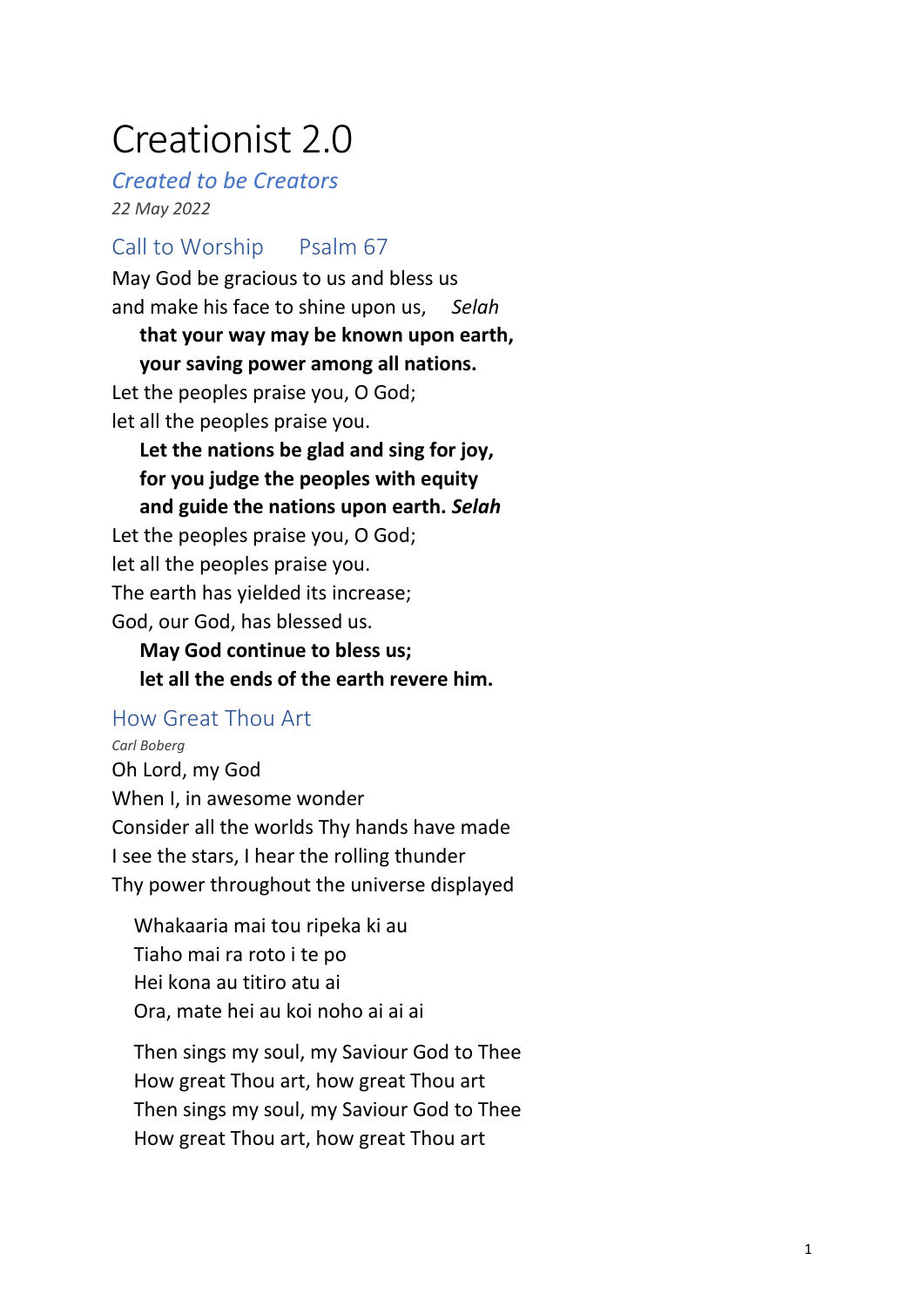## Prayer of Adoration and Confession

*Bethne Dodd* Life-giving God – You who makes all things new - Ever since Your Spirit first hovered over the waters of creation Ever since You first mingled earth's soil with Your breath to create humanity in Your image, The world remains charged with Your grandeur. *(based on Gerald Manly Hopkins quote)*

Landscapes sing Stars glimmer Seas resound Stones themselves cry out to Your glory All nature Your book, filled with rough sketches for us. *(based on GK Chesterton quote)*

How could we not join in praise for all nature's gifts.

From the very beginning You remain closer than breathing, nearer than hands and feet. *(based on Alfred Lord Tennyson quote)*

You inspire us with Your creative spark You renew us with Your Spirit You fill us with Your love You bless us with one of nature's most meaningful creations – friendship. *(based on Ralph Waldo Emerson quote)*

Yet, there are still times we fail to fully appreciate the generosity, and everyday blessings, You, this world and its people provide.

Forgive us…

When we take these things for granted

or view them with a sense of entitlement rather than as a privilege.

When we degrade our environment, others and ourselves.

When we become so dulled to our surroundings

that we forget to be thankful.

When we become so indifferent to the hurts of others

that we fail to notice those in need…

In the privacy of our own hearts we bring our personal confessions to God… (Pause)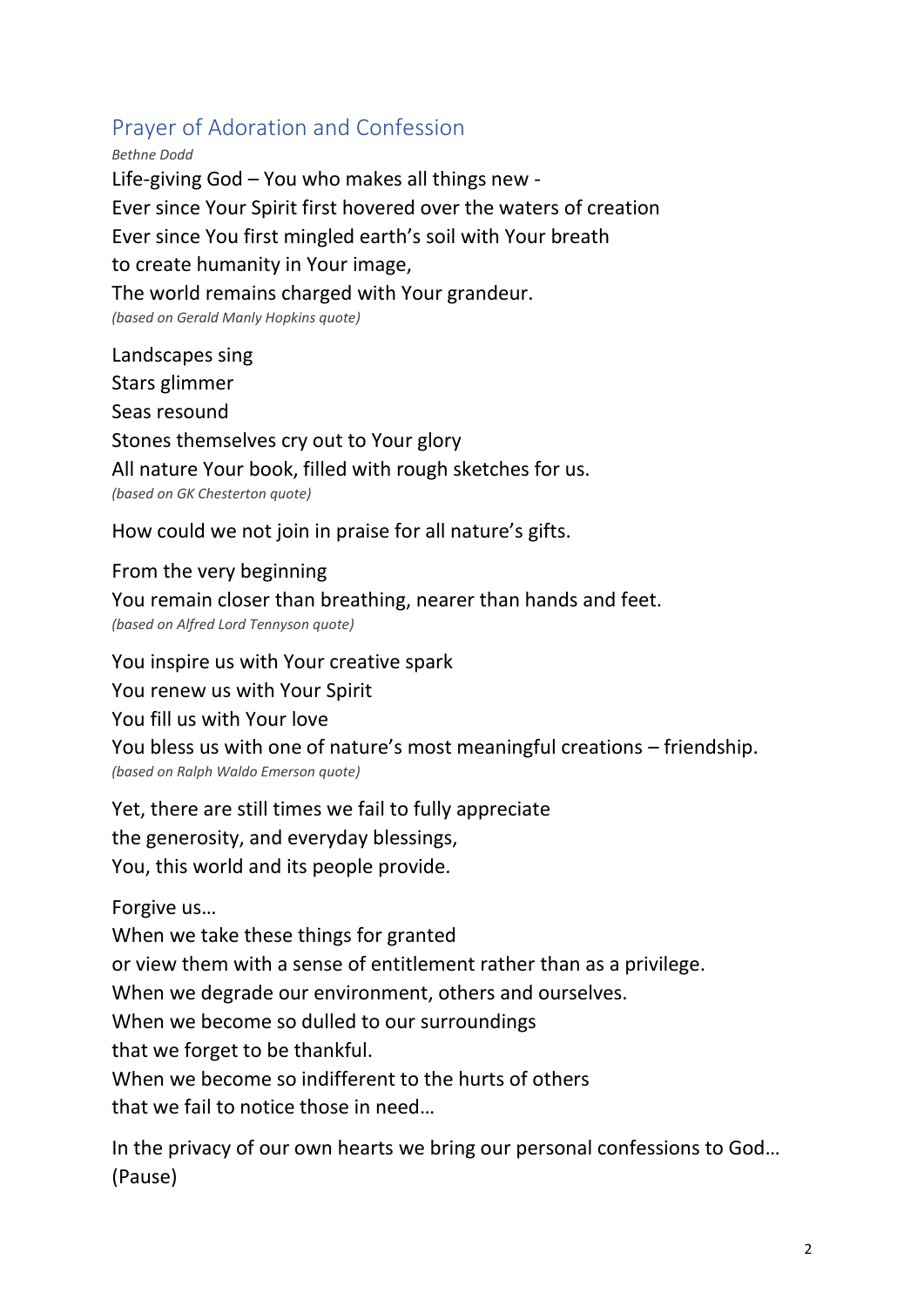### Despite our continued failings,

our mistakes and messes whether deliberate or accidental, You remind us, in the end these things don't define us, You do. This makes us even more grateful for Your eternal patience, Your ever-lasting love and the reassurance of Your forgiveness through Jesus Christ, our Lord and Saviour. Amen

## Reading 1 Genesis 1:1-4a; 26-27

In the beginning when God created the heavens and the earth,  $2$  the earth was a formless void and darkness covered the face of the deep, while a wind from God swept over the face of the waters.<sup>3</sup> Then God said, "Let there be light"; and there was light. <sup>4</sup> And God saw that the light was good;

 $26$  Then God said, "Let us make humankind in our image, according to our likeness; and let them have dominion over the fish of the sea, and over the birds of the air, and over the cattle, and over all the wild animals of the earth, and over every creeping thing that creeps upon the earth."

 $27$  So God created humankind in his image, in the image of God he created them; male and female he created them.

# Reflection 1

We are useless. Not entirely. As long as we sit still we make perfectly good paper weights. But for the needs of this story we are useless.

Well, that's a fine way to begin you might think. You may think you are useless, but don't dare assume you can speak for me! Which is a fair response. So let me put it this way.

When was the last time we had a brand-new Christian walk into our church as a direct result of who and how we are as ambassadors of Christ? It's not happened while I've been here. And forgive me if my assumptions are entirely too great, but I don't think it had happened for some time before I arrived either.

So, measured by that statistic, we, that is you and I, we are useless. We are entirely incompetent to complete this most basic task of continuing and growing the church.

Now before we all give up, close up and go home, I want to suggest that while what I have just said may be true, I think that it might miss the point. And I think that it misses the point right from the very beginning of our story.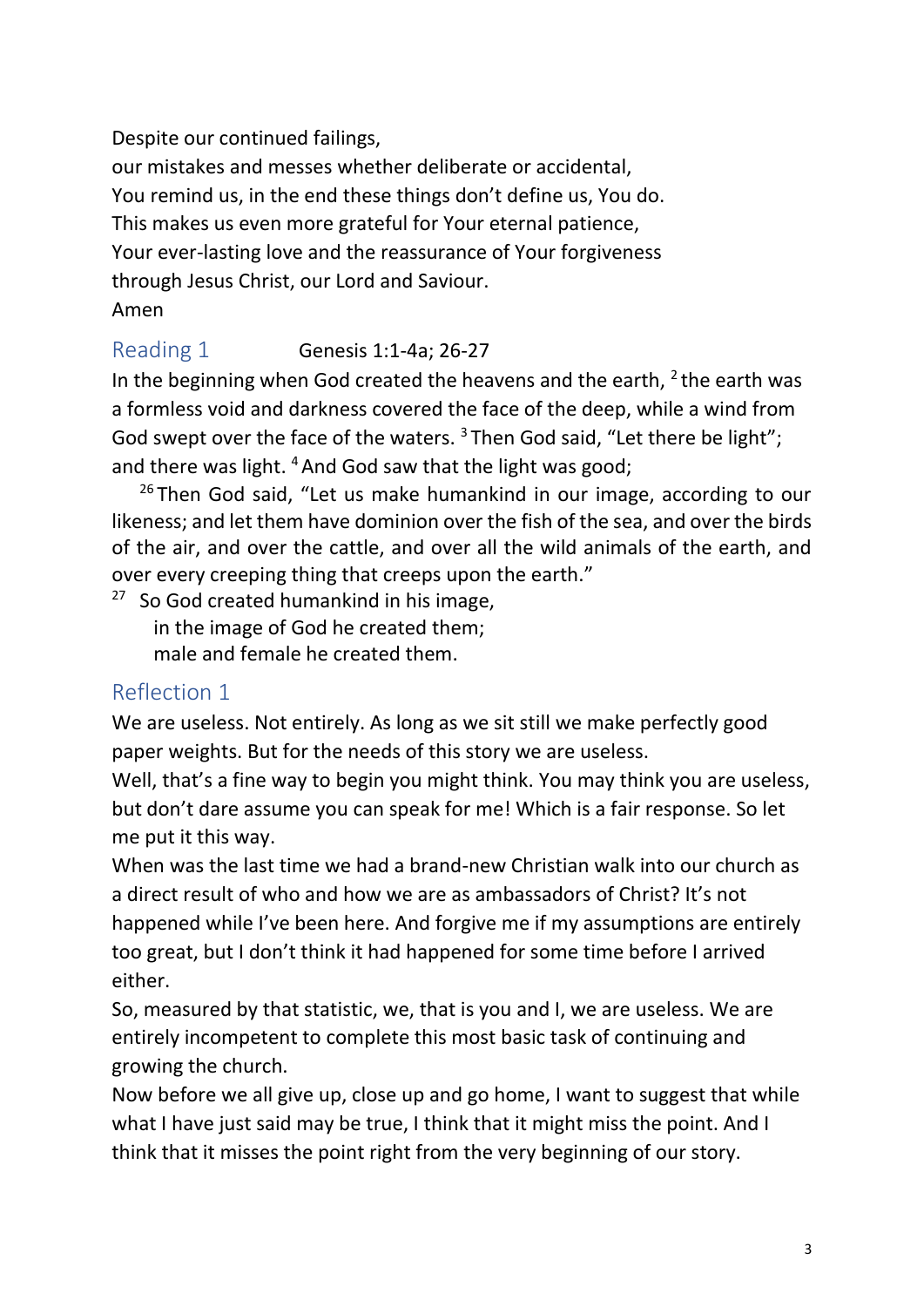I have this gut feeling that we are stuck in our uselessness, not because we made bad decisions, although we still have to take responsibility for our actions, but because somewhere along the line in the last few hundred years the church lost sight of how God made us. It may seem arrogant in the extreme to suggest, but bear with me a while longer. There are two parts to this as I see it and I want to begin at the beginning before comparing and contrasting the beginning with our now.

In the beginning God created…

Let's think about that for a moment. What is the very first thing we are told about God? God created. The very essence of who God is, is as creator. Being as we are the temptation is to want to move on from that and ask, 'Well, what was created?' But if we do that we miss out on an incredibly important point. God is more than just 'the' creator. God creates. In a sense God self-defines as creator. We could quite reasonably stop in our descriptions of God, leaving off God is love, God is provider, God is comforter, God is…, because God is creator encompasses all these things and more besides. Take a moment and try to think of something that does not involve the act of creating in some way. Even destruction requires creation before it can take place. Without creation there is nothing to love. Without creation there is no provision, no comfort. Now look at the creation. In particular, the first people.

Then God said, 'Let us make humankind in our own image…'

Stop! What was that? We are made in God's image? What is God's self-image? That of creator. So we, you and I, are made to be creators. Not only that, but everything that God says and does from here on in serves to emphasise our role as creators. From naming the animals to tilling the ground and bearing children, even the building of an ark and making alcohol. Creating in quite literally in our DNA. I would go so far as to say that our true nature is as creators. And before you start saying, 'But I'm not creative,' let's think about what being a creator looks like.

I am going to define a creator as someone who adds something good to the world. That might be physical, or emotional, or intellectual, it might be huge, or it could be tiny. It could be teaching someone to cook, or sharing a smile in passing. A small child creates when it plays with its toys or builds mud pies in the rain. Singing, writing poetry, making, playing, walking. Even resting in the sunshine can be an act of creation as it renews and refreshes our souls and our bodies. Saying thank you, laughing out loud, weeping for lost loved ones, chatting over a cup of tea, mowing the lawn, making a meal, can all be acts of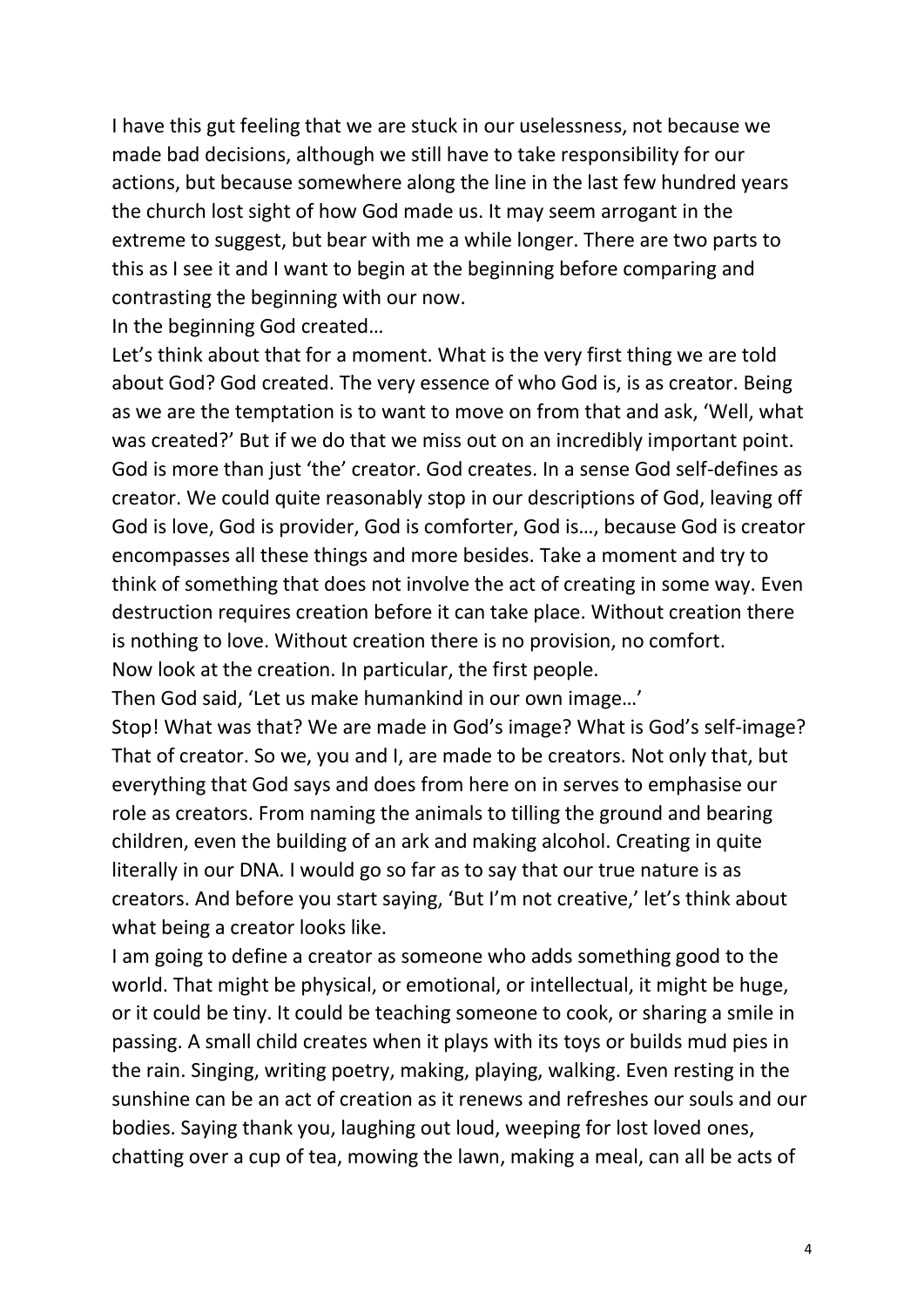creation. And in each of these acts we emulate our creator, working out the DNA placed within us.

#### Jesus, we enthrone you

*Paul Kyle* Jesus, we enthrone You We proclaim You are king Standing here, in the midst of us We raise You up with our praise

And as we worship build Your throne And as we worship build Your throne And as we worship build Your throne Come Lord Jesus and take Your place

#### Reading 2 1 Corinthians 2:6-13

 $6$  Yet among the mature we do speak wisdom, though it is not a wisdom of this age or of the rulers of this age, who are doomed to perish.  $<sup>7</sup>$  But we speak</sup> God's wisdom, secret and hidden, which God decreed before the ages for our glory. <sup>8</sup> None of the rulers of this age understood this; for if they had, they would not have crucified the Lord of glory. <sup>9</sup> But, as it is written,

"What no eye has seen, nor ear heard,

nor the human heart conceived,

what God has prepared for those who love him"—

 $10$  these things God has revealed to us through the Spirit; for the Spirit searches everything, even the depths of God.  $11$  For what human being knows what is truly human except the human spirit that is within? So also no one comprehends what is truly God's except the Spirit of God.  $12$  Now we have received not the spirit of the world, but the Spirit that is from God, so that we may understand the gifts bestowed on us by God.  $^{13}$  And we speak of these things in words not taught by human wisdom but taught by the Spirit, interpreting spiritual things to those who are spiritual.

#### Reflection 2

Somewhere along the line we, that is human beings, lost the plot. Maybe it was at the point the man said, 'She made me do it.' Maybe it was later. Whenever it was, and I suspect it has happened multiple times down through the millennia, we lost sight of our true nature as creators. Oh, the creating went on, but we either didn't understand, or denied the source of our creativity. In our denial we began to lose faith in who we are as creators. And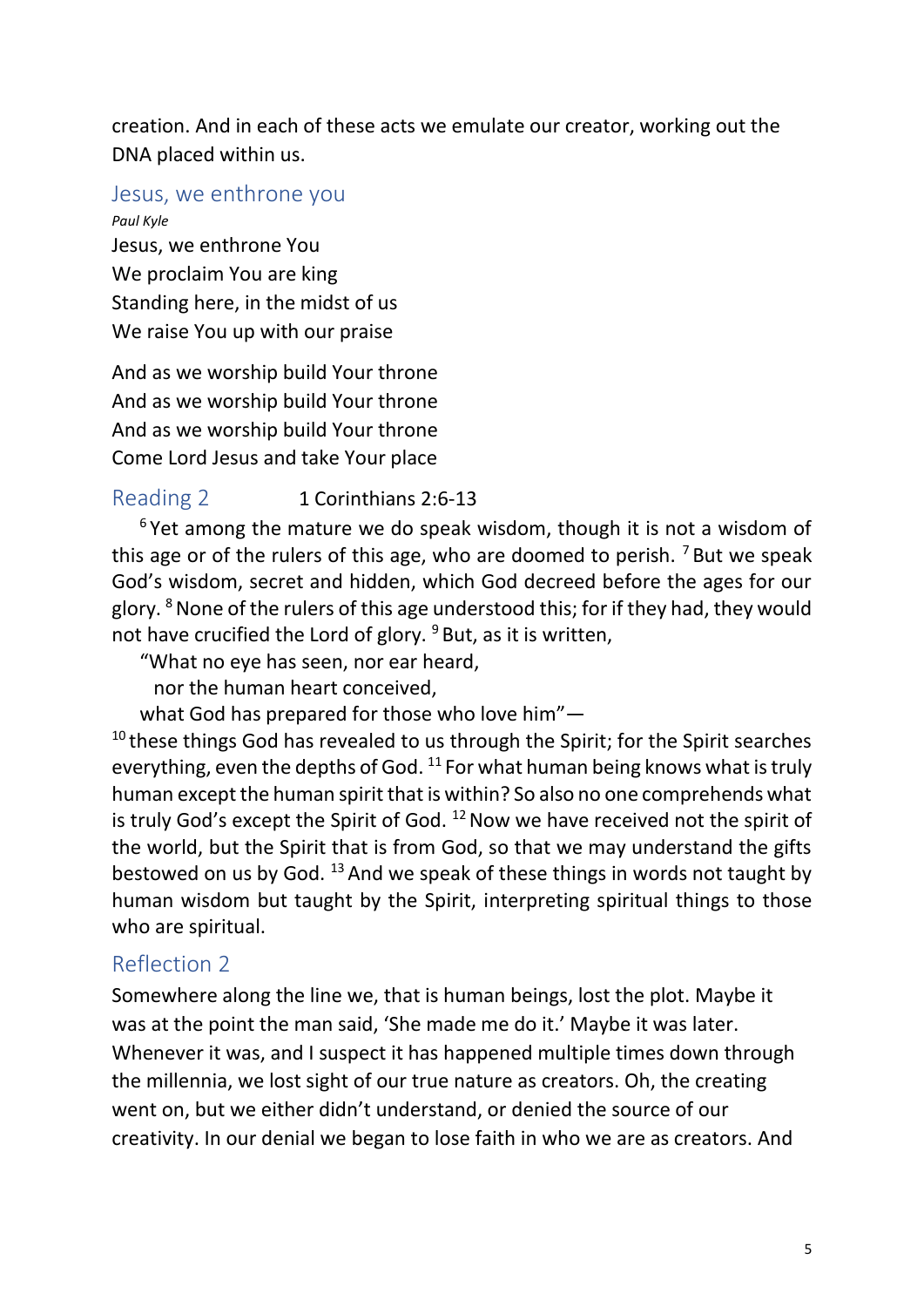from there it is a short step to losing faith in ourselves entirely, closely followed by a loss of faith in others and in God.

I find myself wondering if this is God's wisdom that Paul refers to. That secret and hidden wisdom decreed before the ages for our glory. Let me explain. In God's wisdom we were created to be in the image of God. That image is, first and foremost, of being a creator. You and I have been created to create. But we have lost sight of what that really means. It has become secret and hidden precisely because we stopped being creative in the way God intended us to be. Instead of adding good to the world we began tearing down and taking away. Where once there was harmony we brought disharmony. Where there had been conversation we brought argument. Where there was equality we brought disequilibrium and opprobrium. Slavery became acceptable. Patriarchy became acceptable. Supremacy, be it white or some other kind became acceptable. Division and hatred became the norm. It is no wonder we lost sight of God's wisdom.

But what of the consequences? Leaving aside the obvious I want to suggest some consequences of failing to create that I think are overlooked. When we stop creating (think back to how we defined creating) we experience a disconnect between what our DNA tells us is normal and what we are doing. If we stop for too long, it begins to build up bad juju. We begin to stop trusting ourselves and other people. That loss of trust combines with a lack of selfbelief – because we are not being who we know we really are – and we lose hope. It is no wonder that people in New Zealand and around the world are experiencing such high levels of mental health disorders and suicide. When we can no longer be who we were designed to be we break. Imagine a painter never allowed to paint or a builder never allowed to build or a farmer never allowed to farm or a chef never allowed to cook. What is going on in their hearts in that scenario? Let me dig a little deeper. The rash of farmer suicides in the 80s as interest rates forced people off their farms. As they were pushed away from the very centre of their creativity all too many just gave up. Now think about a young person, forced through an unbending schooling system to do what everyone else does when all they want to do is dance or run or make things. Even the best teacher in the world is not enough if you have shut down a child's passion to create in their own way. Is it any wonder that our youth are killing themselves in unprecedented numbers?

So, what to do? First, we need to acknowledge that the church is no better at this than the rest of the world. Because we aren't. We are just as good, if not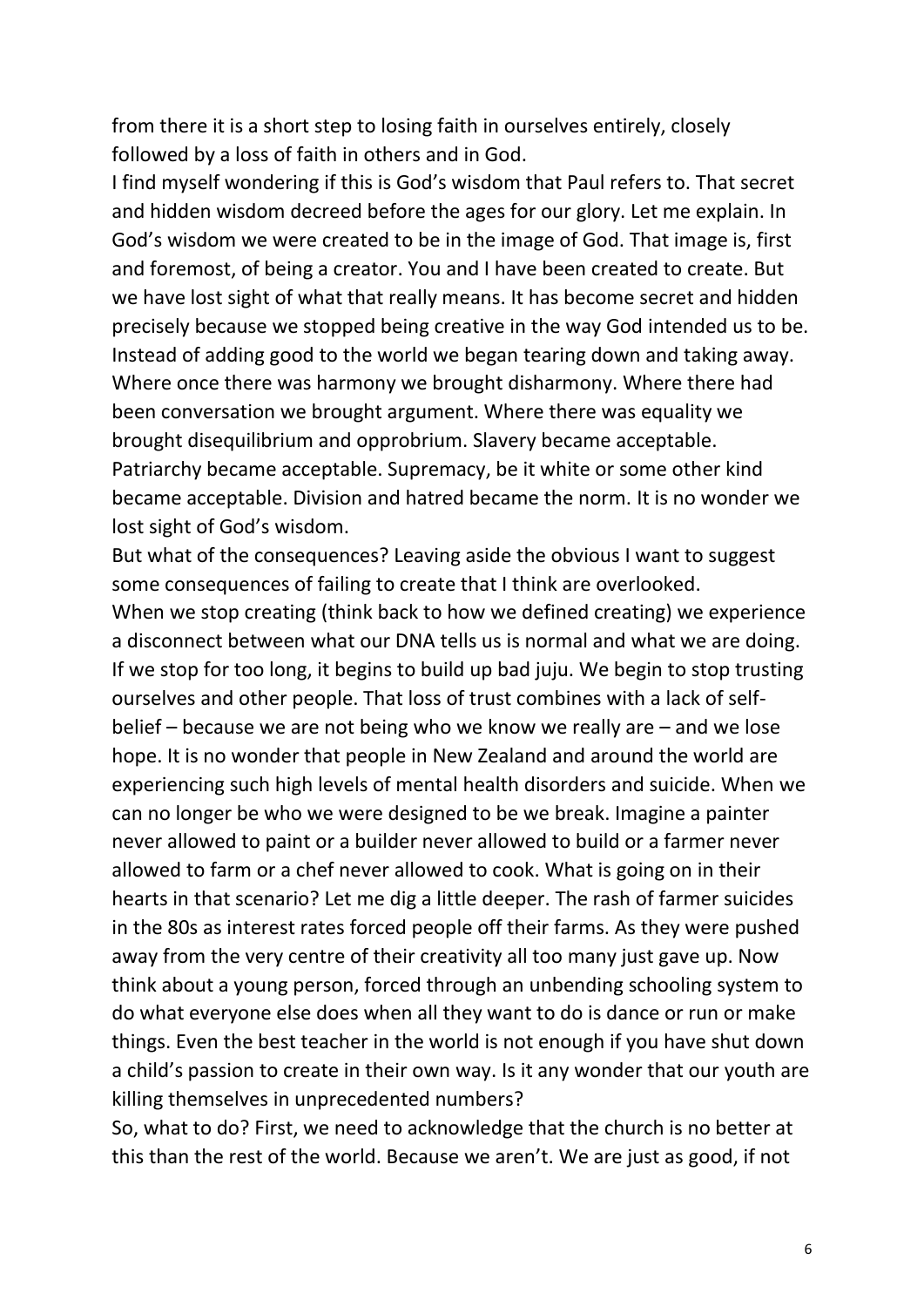better, at shutting down people's creativity, as anyone else. Let's own that. Let's own our lack of creativity and freedom to create. It's not comfortable. It's not easy. But we can do it.

Then we look God in the eye and ask, 'What now? How can we be creative in a way that reflects the DNA God has placed within us? Let me suggest some homework for this week.

Everyday this week look for a way that you can be deliberately creative. Plan something for each day. It might be 10 minutes in the garden one day. It might be smiling at a stranger another day. Perhaps making something, small or large another. Calling someone on the phone. Singing a song. Going for a walk. Encouraging a child in their learning. Whatever it is that floats your boat. And when we get to church next week we can share with each other what we have created.

### We Pray

God who is constantly creating, making, teaching, learning. You have given us your DNA of creativity. Teach us to break out that creativity in all we are, in every aspect of our lives. Gift us courage to be creators in the way you have designed us to be. And as we make our timid steps into this incredible place of being like you, help us to bring others with us. We want to see you glorified in all that we do, revealed in our actions, in our creating. In Jesus, who created with a word, we pray. Amen.

### Indescribable

#### *Laura Story*

From the highest of heights to the depths of the sea Creation's revealing Your majesty From the colours of fall to the fragrance of spring Every creature unique in the song that it sings All exclaiming

Indescribable, uncontainable,

You placed the stars in the sky and You know them by name.

You are amazing God

All powerful, untameable,

Awestruck we fall to our knees as we humbly proclaim

You are amazing God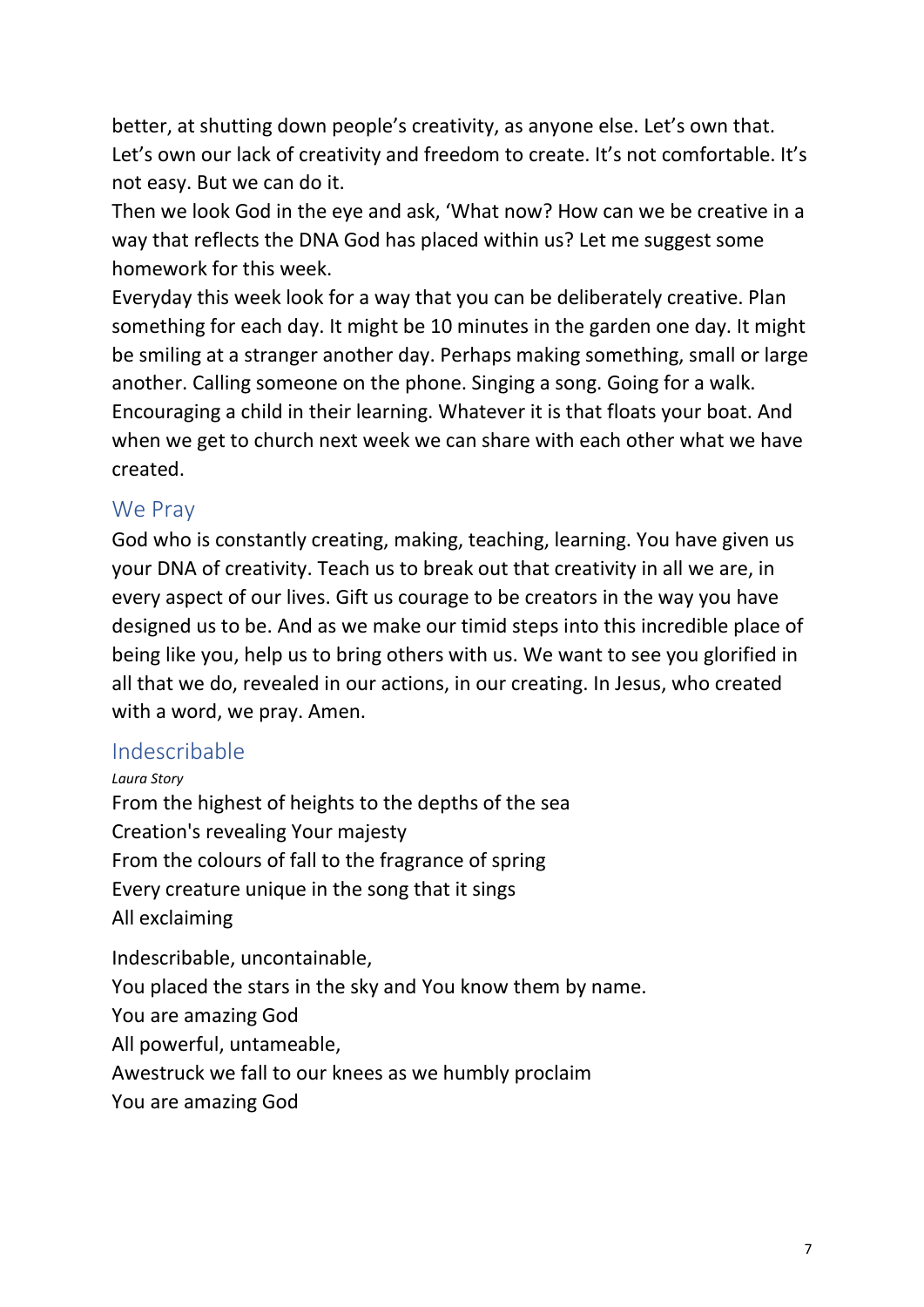Who has told every lightning bolt where it should go Or seen heavenly storehouses laden with snow Who imagined the sun and gives source to its light Yet conceals it to bring us the coolness of night None can fathom

Indescribable, uncontainable, You placed the stars in the sky and You know them by name. You are amazing God Incomparable, unchangeable You see the depths of my heart and You love me the same You are amazing God You are amazing God

# **Offering**

God of the mountains and the valleys, of the dry places and oceans: Your voice speaks to us across creation; the flowers and the trees sing of your majesty; and the stars of the night speak of how much we still don't know. As we offer gifts to you and speak our words of gratitude, help us to hear your voice anew. Give us ears to hear, faith to believe, and determination to truly listen to how you would send us into a hurting world. In Christ, we pray. Amen.

# Prayer for Others and Ourselves

### *Bethne Dodd*

During these prayers for ourselves and others, when you hear the words May your love bring new life to the world

Our response is: **May your love bring new life to us all.**

Humanity. Originally created in Your image, we each retain the capacity to do as much good, or harm, as we choose. The greatest of deeds hand in hand with the worst evil imaginable. The reality of our world confirms this. Our news headlines do not. Dominated by war, violence, and devastation. Greed, hatred and anger. Abuses of power, injustice and inequality, it's enough to blind us to the good that does exist and make us want to give up  $-$  many do. We uphold places and people ravaged by destruction, despair and desperation… (Pause)

May your love bring new life to the world

**May your love bring new life to us all.**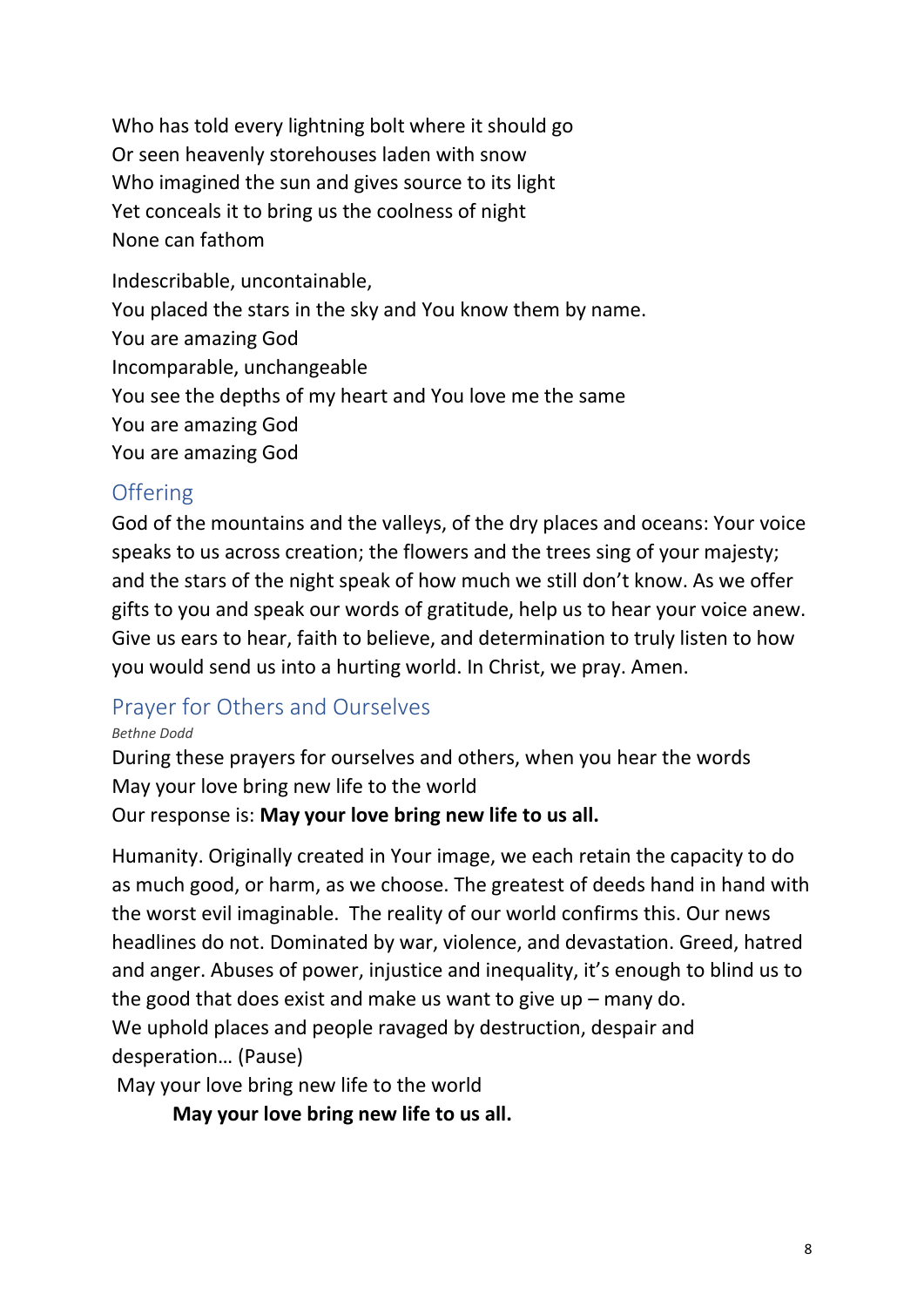Your road, Lord, leads to life. May we choose hope and cooperation in relationship with the God who chooses us. Who invites a partnership rather than a dictatorship. For God's love never forces our hand but instead joins with us in making all things new. And enables us to change for the better by gifting us the Holy Spirit, whose purpose is creative transformation - of ourselves and the world around us.

We uphold those we know in need of transformation… (Pause) May your love bring new life to the world

## **May your love bring new life to us all.**

Life brings its rewards alongside its disappointments. In the midst of it all, give us beauty for ashes, the oil of joy for mourning. Mould our suffering into compassion. Turn our hardships into hope and our frustrations into passionate justice, that we may see Your will done on earth as in heaven.

We uphold others, and ourselves, in need of Your great exchange… (Pause) May your love bring new life to the world

## **May your love bring new life to us all.**

Sharing in the words Jesus taught his first disciples to pray, we end together with the Lord's Prayer…

# The Lord's Prayer

Our Father in Heaven, holy be your name. Your kingdom come, your will be done on earth as in heaven. Give us today our daily bread. Forgive us our sins as we forgive those who sin against us. Save us from the time of trial and deliver us from evil. For the kingdom, the power and the glory are yours, now and forever. Amen

### Immortal, invisible

#### *Walter Chalmers Smith*

Immortal, invisible, God only wise, In light inaccessible hid from our eyes, Most blessed, most glorious, the Ancient of Days, Almighty, victorious, Thy great name we praise.

Unresting, unhasting, and silent as light, Nor wanting, nor wasting, Thou rulest in might; Thy justice like mountains high soaring above Thy clouds which are fountains of goodness and love.